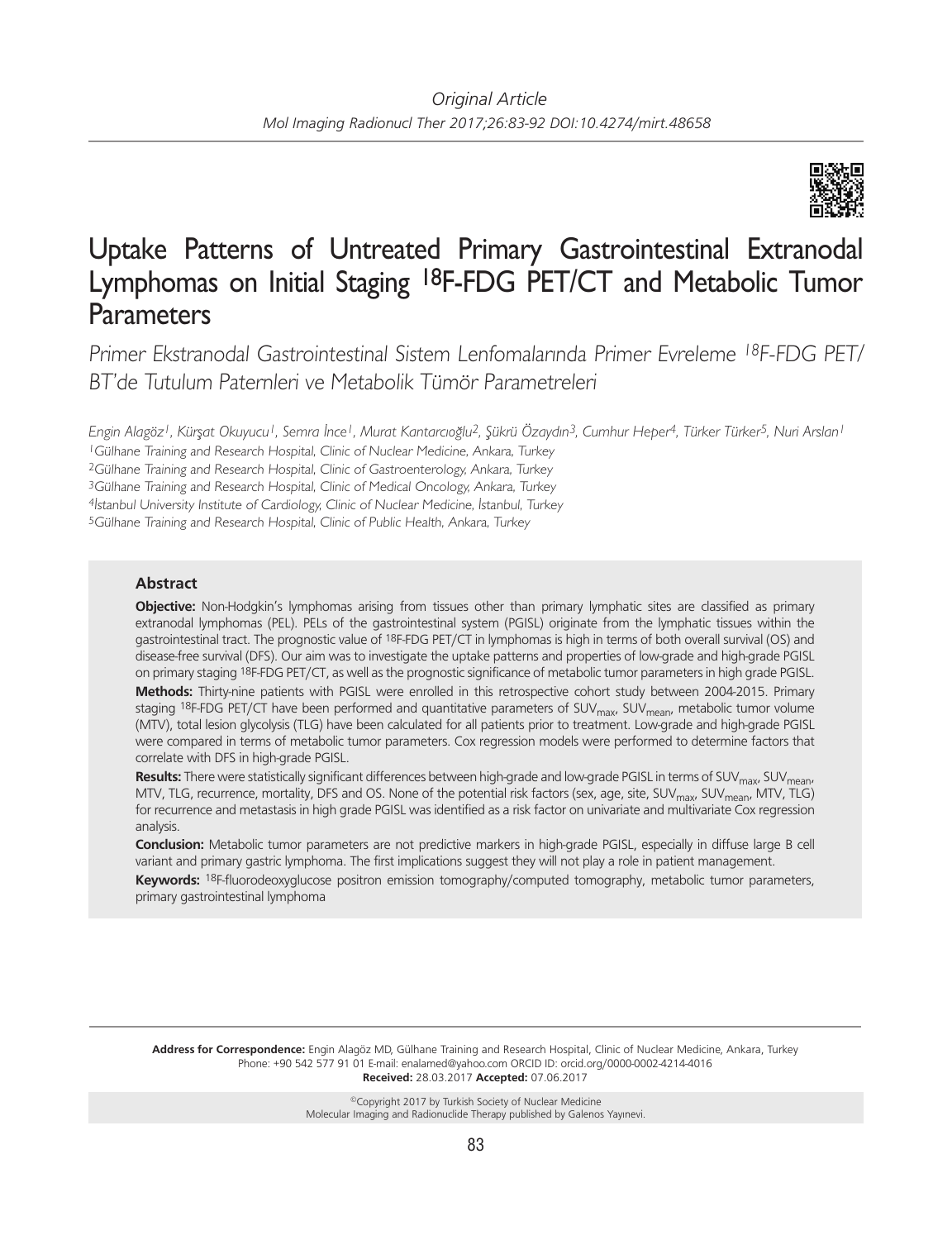## **Öz**

**Amaç:** Primer lenfatik alanlar dışındaki dokulardan kaynaklanan Non-Hodgkin lenfomalara primer ekstranodal lenfoma (PEL) denmektedir. Gastrointestinal sistemin PEL'i (PGISL) buradaki lenfatik dokulardan köken alır. 18F-FDG PET/BT lenfomalarda genel ve hastalıksız sağkalım açısından yüksek prognostik değere sahiptir. Amacımız düşük grad ve yüksek grad PGISL'de primer evreleme 18F-FDG PET/BT'de tutulum şekillerini, özelliklerini, yüksek grad PGISL'de metabolik tümör parametrelerinin prognostik önemi ile birlikte araştırmaktır.

**Yöntem:** 2004-2015 yılları arasında PGISL (evre 1-2) tanısı konmuş 39 hasta bu retrospektif kohort çalışmaya dahil edildi. Hastalara tedaviden önce primer evreleme <sup>18</sup>F-FDG PET/BT çekilmiş ve maksimum standardize uptake değeri (SUV<sub>maks</sub>), ortalama standardize uptake değeri (SUV<sub>ortalama</sub>), metabolik tümör hacmi (MTV) ve total lezyon glikolizi (TLG) gibi metabolik tümör parametreleri hesaplanmıştı. Düşük grad ve yüksek grad PGISL metabolik tümör parametreleri açısından karşılaştırıldı. Yüksek grad PGISL'de Cox regresyon modelleri üzerinden hastalıksız sağkalım ile ilişkili faktörler tespit edildi.

Bulgular: Düşük grad ve yüksek grad PGISL arasında SUV<sub>maks</sub>, SUV<sub>ortalama</sub>, MTV, TLG, nüks, mortalite, genel ve hastalıksız sağkalım açısından istatistiksel olarak anlamlı fark saptanmıştır. Yüksek grad PGISL'de nüks ve metastaza etki eden tüm potansiyel risk faktörlerinin (cinsiyet, yaş, site, SUV<sub>maks</sub>, SUV<sub>ortalama</sub>, MTV, TLG) tek ve çok değişkenli Cox regresyon analizinden sonra metabolik tümör parametrelerinin bir risk faktörü olmadığı görülmüştür.

**Sonuç:** Metabolik tümör parametreleri özellikle diffüz büyük B hücreli varyant ve primer gastrik lenfoma başta olmak üzere yüksek grade PGISL'nin prognoz tahmininde faydalı değildir. İlk izlenimler hasta yönetiminde bir rolleri olamayacağı yönündedir. **Anahtar kelimeler:** 18F-fluorodeoksiglukoz pozitron emisyon tomografi/bilgisayarlı tomografi, metabolik tümör parametreleri, primer gastrointestinal lenfoma

## **Introduction**

Non-Hodgkin's lymphomas (NHLs) arising from tissues other than primary lymphatic sites [lymph nodes (LNs), bone marrow, spleen, thymus and Waldeyer's ring of pharyngeal lymphatics] are classified as primary extranodal lymphoma (PEL) (1). Although PEL can be seen in almost any site, gastrointestinal system (GIS) is the most frequent site (2). Thus, PEL of the GIS (PGISL) is a NHL originating from lymphatic tissues of the gastrointestinal tract. The most commonly affected site is the stomach (50-60%) followed by the small intestine (approximately 30%), colon, very rarely pancreas and the liver (3). Approximately 1/2 to 2/3 of GIS NHLs are diffuse large B-cell (DLBC) lymphomas (1).

Primary gastric lymphoma (PGL) constitutes less than 5% of all gastric neoplasms (4). It is the most common site in all PEL patients with an incidence of 4-20%, and a preponderance in men over the age of 50 (5). Histologically, PGL is predominantly high-grade, DLBC or low-grade mucosa-associated lymphoid tissue (MALT), also defined as extranodal marginal zone B cell lymphoma (6). MALT lymphoma is the most common variety in PGL (7). A heterogeneous group of lymphomas including MALT, DLBC, mantle cell (MC), Burkitt and T-cell affect the small bowel (7). Primary colon lymphoma has features similar to small bowel disease with wall thickening without obstruction (8). 30-50% of patients with small bowel lymphoma initially present with an abdominal emergency (9).

The treatment of GIS lymphomas is controversial and depends on histologic type and disease stage (10). Although computed tomography (CT), 18-fluorodeoxyglucose positron emission tomography (18F-FDG PET) and 18F-FDG PET/CT are used to stage PEL, CT is the most commonly used imaging modality for the management of patients with lymphomas (2). Most patients present with residual masses after treatment (11). A decrease in the size of a lymphomatous mass after treatment is considered as treatment response. However, a decrease in size on CT does not occur in case of fibrosis, necrosis and inflammation (11). Therefore, CT cannot differentiate residual disease from fibrosis.

18F-FDG PET is a superior imaging technique that proved its utility especially in Oncology. It can display functional alterations that precede anatomical changes. Several limitations of CT in lymphomas can be overcome with 18F-FDG PET. Besides, integration of CT to 18F-FDG PET creates a superior imaging modality combining anatomical detail with functional information, which results in excellent accuracy and detection capability. With all these advantages, 18F-FDG PET/CT is being widely used in the primary staging, evaluation of treatment response, and restaging of PGISL just like other types of HL and many NHL lymphomas.

18F-FDG PET/CT also has a high prognostic value with respect to overall survival (OS) and disease-free survival (DFS). The semi-quantitative measurement of standardized uptake value (SUV) is an easy-to-calculate and noninvasive index reflecting 18F-FDG metabolic rate. Its assessment has additional prognostic value in early response to treatment and long-term outcome in lymphoma patients and improves the prognostic value of the test manifestly as compared to visual analysis (12). Many studies have proven the effectiveness of 18F-FDG PET/CT for primary staging, restaging and evaluation of treatment response in lymphomas (13). Despite the high incidence of PEL of the GIS, only a few studies with limited number of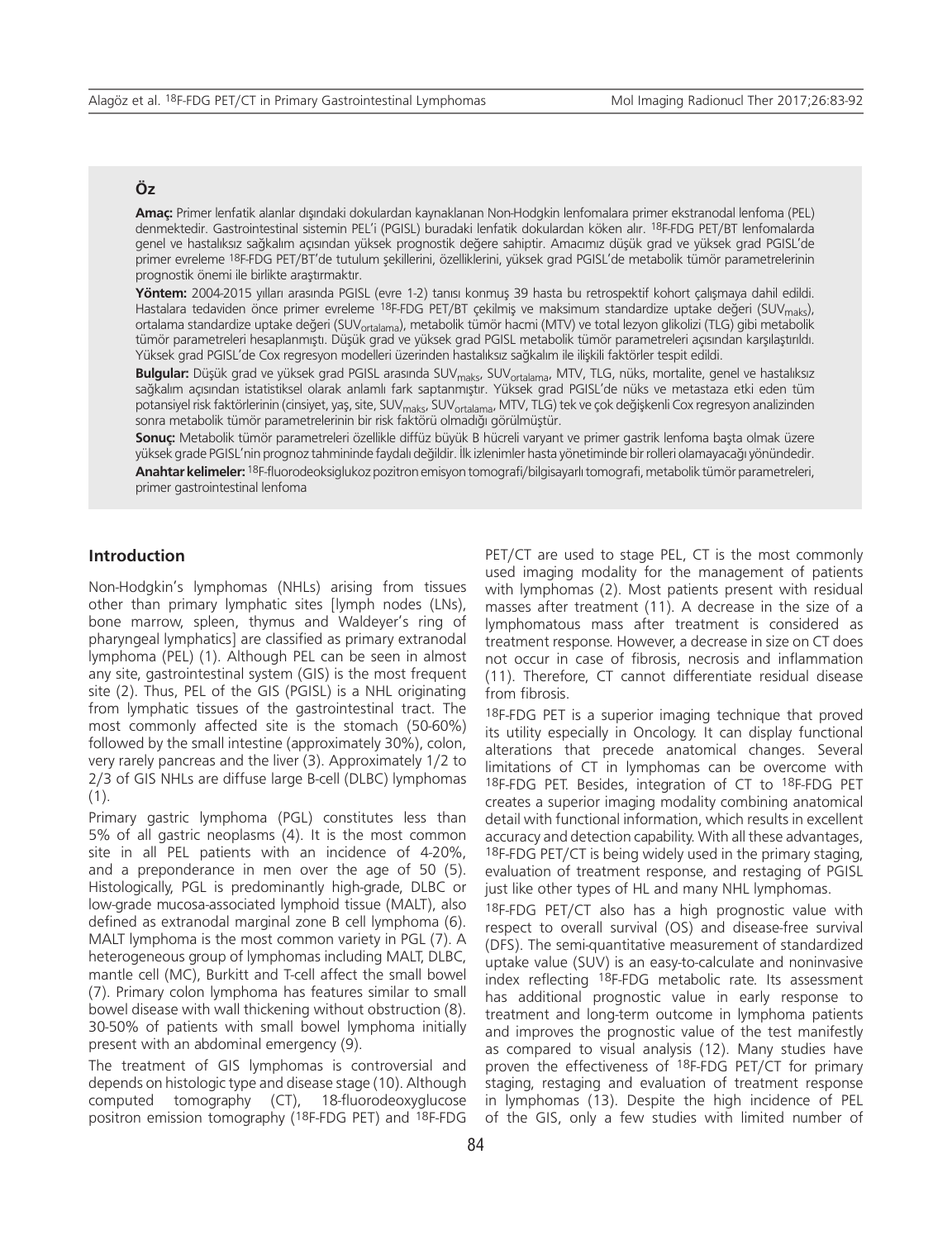patients have been published in the literature on the use of 18F-FDG PET/CT in the management of these patients (14). Moreover, to the best of our knowledge no prior studies have been published on metabolic tumor parameters in this selective subgroup of lymphoma. This study was conducted to investigate the usefulness of metabolic tumor indices on primary staging 18F-FDG PET/CT for prognosis estimation in primary extranodal high-grade GIS lymphomas. We also studied the uptake patterns and properties of metabolic tumor parameters in different histological subtypes of PGISL.

### **Materials and Methods**

Thirty-nine patients with PGISL (only stage 1-2 disease) from 2004 to 2015 were enrolled in this retrospective cohort study. The cases were histopathologically proven by excisional biopsy. The study was conducted at the Nuclear Medicine Department of a training and research hospital of a medical school. Primary staging 18F-FDG PET or 18F-FDG PET/CT have been performed for all patients prior to treatment. Disseminated nodal disease secondarily involving GIS and Hodgkin lymphoma (HL) with GIS involvement were excluded. Patients who didn't have primary staging 18F-FDG PET/CT and inadequate followup were also not included. Involvement of GIS as the predominant site with a few minor draining LNs only were also categorized as PGISL and included in the study. These patients were treated and followed up by the Medical Oncology Department of our hospital. CD20 (+) cases were treated by R-CHOP protocol (rituximab, cyclophosphamide, doxorubicin, vincristine, prednisolone), while CD20 (-) cases received CHOP. The patients were followed by clinical history, physical examination, lactate dehydrogenase and sedimentation rate measurement, complete blood count, liver function tests, CT and/or 18F-FDG PET/CT. Information and data were obtained from clinic follow-up files, radiation therapy records, physician records of other departments at our hospital or personal contact with the patients on telephone.

#### **18F-FDG PET/CT Imaging Protocol**

Patients fasted for 6 hours and their blood glucose level had to be under 150 mg/dL before the injection of an activity of 370-555 MBq of 18F-FDG according to patient's weight. Image acquisitions were performed 1 hour later with an integrated PET/CT scanner (Discovery 690-GE Healthcare). Unenhanced low dose CT and PET emission data were acquired from mid-thigh to the vertex of the skull in supine position with the arms raised over head. CT data was obtained by automated dose modulation of 120 kVp (maximal 100 mA), collimation of 64×0.625 mm, measured field of view (FOV) of 50 cm, noise index of 20% and reconstructed to images of 0.625 mm transverse pixel size and 3.75 mm slice thickness. PET data was acquired in 3D mode with scan duration of 2 min per bed

position and an axial FOV of 153 mm. The emission data was corrected in a standardized way (random, scatter and attenuation) and iteratively reconstructed (matrix size 256×256, Fourier rebinning, VUE Point FX [3D] with 3 iterations, 18 subsets).

#### **Visual and Quantitative Interpretation**

Quantitative PET/CT parameters used in the study include maximum standardized uptake value (SUV $_{max}$ ), average standardized uptake value (SUV $_{\text{mean}}$ ), metabolic tumor volume (MTV) and total lesion glycolysis (TLG). They were calculated according to a standard protocol on a dedicated workstation (Volumetrix for PET/CT and AW volume share 4.5, GE Healthcare, Waukesha, WI, USA). SUV<sub>max</sub> and SUV<sub>mean</sub> corrected for body weight were computed by standard methods from the activity at the most intense voxel in three-dimensional tumor region from the transaxial whole body images on attenuation-corrected PET/CT images. MTV (cm3) was measured with semiautomatic PET analysis software using an automatic isocontour threshold method based on a theory of being greater than 42% of the  $SUV_{\text{max}}$  value within the tumor. TLG values were calculated by multiplying MTV and  $SUV_{mean}$ . The corresponding CT scan of lesions were used as a guideline to demarcate them if their boundaries were difficult to define for the calculation of  $SUV_{\text{max}}$  (15).

We retrospectively examined demographic characteristics, clinical findings, histology, clinical stage, response to treatment and outcome of the patients. OS was defined as the interval between diagnosis and death of any cause including ones other than the disease itself or until last follow-up. DFS was defined as the interval between diagnosis to detection of relapse or until last follow-up. Informed consent was waived due to the retrospective design of the study using records, documents and data of patients referred to our clinic for the test. Ann-Arbor staging system and definitions were used in this study. The study was approved by The study was approved by a Gülhane Training and Research Hospital Local Ethics Committee (Date: 17.02.2016, Protocol number: 40).

#### **Statistical Analysis**

The data were analyzed by IBM Corp. Released 2013. IBM SPSS Statistics for Windows, Version 22.0. Armonk, NY:IBM Corp. Number and percentage values were used for description of categorical data; while mean, median, standard deviation, minimum (min) and maximum (max) values were used for description of continuous data. Fisher's exact test was used for comparison of high-grade and low-grade PGISL in terms of sex, recurrence and mortality; the chi-square test for site; the Student-t test for age and SUV $_{\text{max}}$ ; the Mann Whitney-U test for SUV $_{\text{mean}}$ , MTV, TLG, OS and DFS. Univariate Cox regression analysis was used to determine factors that correlated with DFS and OS of high-grade PGISL DLBC variant. Univariate and multivariate analysis (Cox regression, Forward LR models)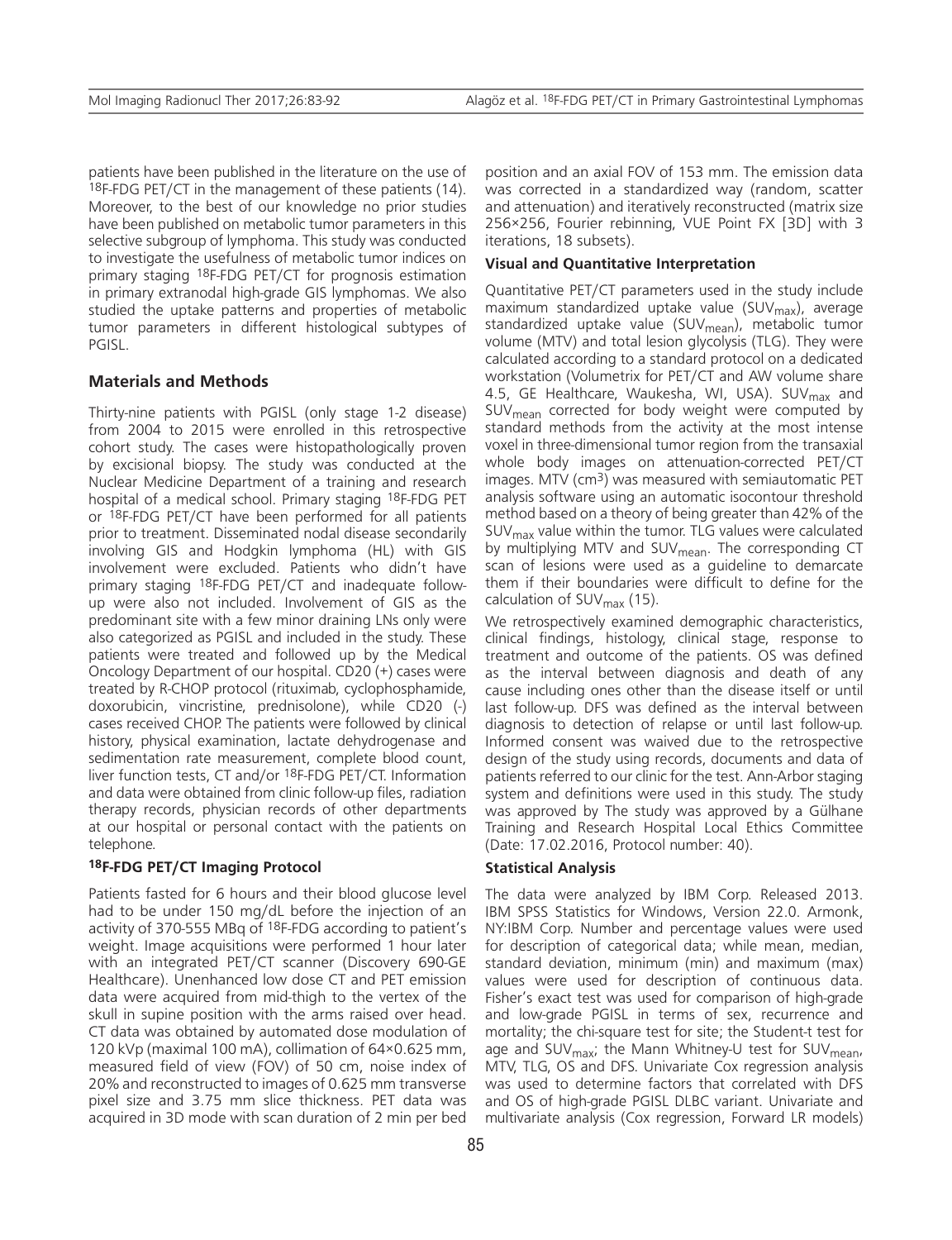were performed for the evaluation of factors impacting recurrence. The variables having a value of p<0.5 were further included into multivariate analysis. ROC curve was drawn to evaluate the diagnostic value of SUV<sub>max</sub>, SUV<sub>mean</sub>, MTV and TLG. They were dichotomized by splitting into two groups according to ROC curve. Kaplan-Meier method with log-rank test was used to compare DFS times of metabolic tumor parameters. The study was approved by our Institutional Review Board.

#### **Results**

There were 23 DLBC lymphomas (59%), 12 MALT lymphomas (31%), 2 T-cell lymphomas (5%), one MC lymphoma and one Burkitt lymphoma in the study. Totally, we had 26 high-grade PGISL (67%) and 13 lowgrade PGISL (33%). Twenty-eight of the patients were male (72%) and 11 were female (28%). Mean age of the patients was  $57±15$  years (21-87 years). The site distribution amongst these 39 patients was as follows: 23 PGL (59%) (Figure 1), 7 small bowel (18%), 7 primary colon lymphoma (18%), one primary pancreas lymphoma, and one primary liver lymphoma. Thirty-four out of 39 (87%) cases had stage 1, while 5 (13%) had stage 2 disease. Patient characteristics and demographic



**Figure 1.** The SUV<sub>max</sub>, SUV<sub>mean</sub>, metabolic tumor volume and total lesion glycolysis values of a 58-year old male patient with primary gastric lymphoma diffuse large B-cell variant were 11.5, 5.2, 35 cm<sup>3</sup> and 176, respectively, on trans-axial computed tomography (A), positron emission tomography (B), fusion (C) and maximum intensity projection (D) images of baseline 18-fluorodeoxyglucose positron emission tomography (arrows). He responded to treatment and his disease-free survival and overall survival are 92 months

findings, clinic-pathologic features and follow-up data of high-grade and low-grade PGISL are presented in Table 1 and Table 2. There were statistically significant differences between high-grade and low-grade PGISL in terms of SUV<sub>max</sub>, SUV<sub>mean</sub>, MTV, TLG, recurrence, mortality, DFS and OS. The comparison of high-grade and low-grade PGISL features is shown in Table 3.

Univariate Cox regression was performed for all potential risk factors (sex, age, site, SUV<sub>max</sub>, SUV<sub>mean</sub>, MTV, TLG) impacting recurrence and/or metastasis (met/rec). Site, SUV $_{\text{max}}$ , SUV $_{\text{mean}}$ , was determined as statistically significant on univariate analysis. The results of univariate Cox regression analysis are shown in Table 4. Factors with p<0.5 on univariate analysis (sex, age, SUV<sub>max</sub>, SUV<sub>mean</sub>, and site) were evaluated further with multivariate model. Only sex remained statistically significant on multivariate analysis (p=0.037).

Within the group of patients with high-grade PGISL, 8 patients (31%) died and 9 patients (34.5%) developed met/rec during follow-up. Four patients died of causes other than the disease (cardiovascular events, cerebrovascular diseases, aging, etc). Four patients died of disease related reasons (extensive metastasis and related complications). OS at the 5<sup>th</sup> year was 77%, and 73% at the 10th year. The average time to detection of met/rec was 12.6 months (4-22). DFS was 80.5% and 65% at the first and second years, respectively. ROC curve was drawn to evaluate the diagnostic value of SUV<sub>max</sub>, SUV<sub>mean</sub>, MTV and TLG in high-grade PGISL (Figure 2). Survival graphics of high-grade PGISL-DLBC variant obtained by univariate Cox regression analysis was plotted. Metabolic tumor parameters were



Figure 2. ROC curve of SUV<sub>max</sub>, SUV<sub>mean</sub>, metabolic tumor volume and total lesion glycolysis for high-grade primary extranodal lymphomas of the gastrointestinal system

*MTV: Metabolic tumor volume, TLG: Total lesion glycolysis*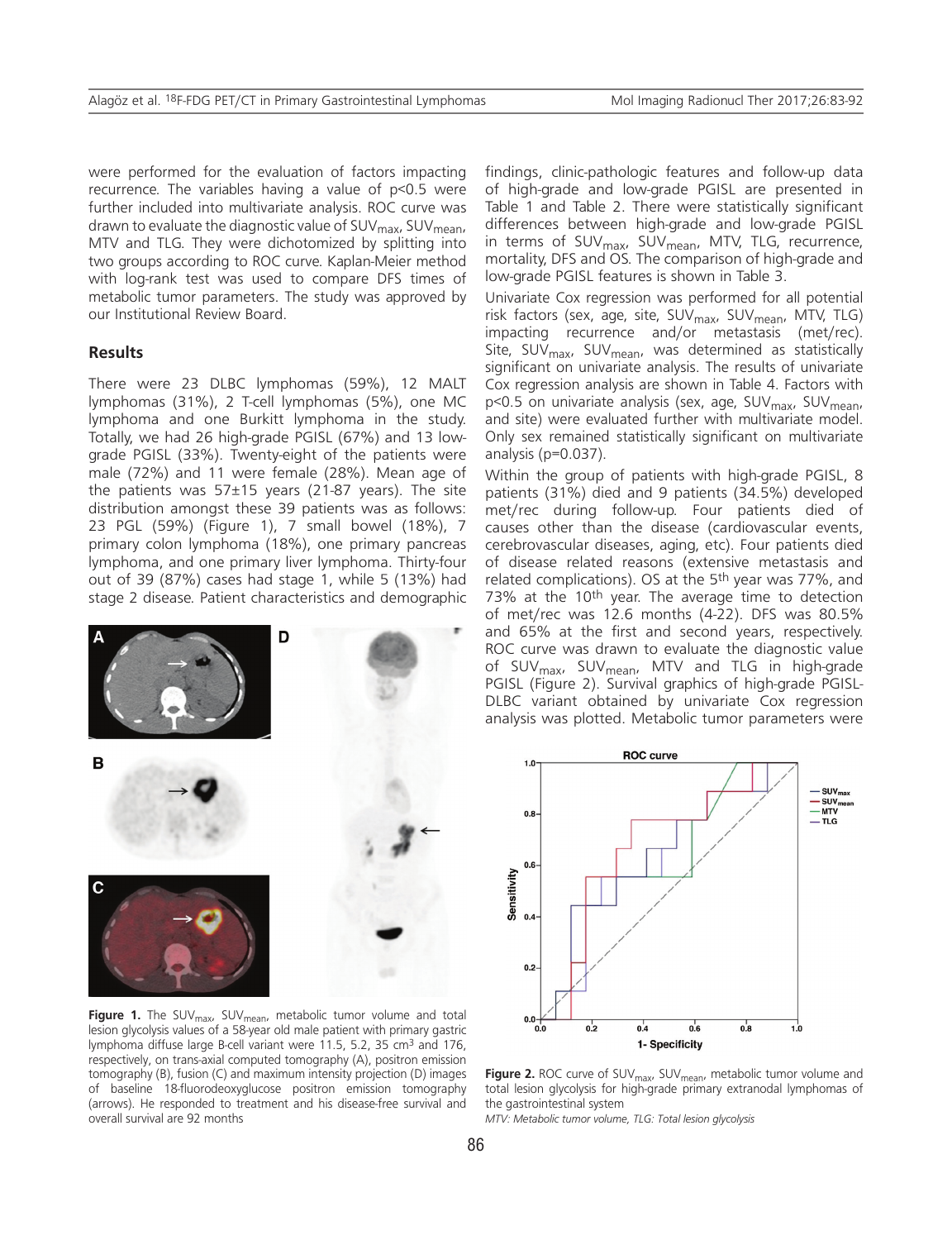dichotomized by splitting into two groups according to ROC curve. Kaplan-Meier method with log-rank test was used to compare DFS and SUV<sub>max</sub>, SUV<sub>mean</sub>, MTV and TLG. Kaplan-Meier curves of SUV<sub>max</sub> (A), SUV<sub>mean</sub>, (B), MTV (C), and TLG (D) with their cut-off values are illustrated in Figure 3. The sensitivity and specificity rates of SUV<sub>max</sub> SUV<sub>mean</sub>, MTV, and TLG according to cut-off values for high-grade PGISL are represented in Table 5.

#### **Discussion**

18F-FDG PET/CT was performed in 447 patients with NHL during the study period in our department. The incidence

of PGISL in our study group is 8.7% (39/447), evidently under the rates reported in the literature due to our selective population. The peak incidence is in the 6th-7th decades with a male predominance (16). The mean age of our group was 57 years with a male preponderance, in line with the literature. The risk of NHL is higher in men than in women, but there are certain types of NHL that are more common in women (16). However, there are no studies that have identified sex as a risk factor in the literature. We found that sex was the only factor affecting recurrence on multivariate analysis. Although female sex was the only risk factor for recurrence in our study, we attribute this finding to the insufficient sampling number,

**Table 1. Demographic characteristics of patients with high-grade primary extranodal lymphomas of the gastrointestinal system, clinic-pathologic features and follow-up data** 

| <b>Patient</b><br>no | Age |                                                                                                            | Gender Variant | Organ        |                                  | <b>Rec/Met Mortality</b> | <b>SUV</b> <sub>max</sub> | SUV <sub>mean</sub> | <b>MTV</b> | <b>TLG</b> | <b>DFS</b>     | <b>OS</b> |
|----------------------|-----|------------------------------------------------------------------------------------------------------------|----------------|--------------|----------------------------------|--------------------------|---------------------------|---------------------|------------|------------|----------------|-----------|
| $\mathbf{1}$         | 52  | M                                                                                                          | <b>DLBC</b>    | Colon        |                                  | $\overline{\phantom{m}}$ | 7.5                       | 4.4                 | 12.4       | 56.5       | 43             | 43        |
| $\overline{2}$       | 75  | $\mathsf{M}% _{T}=\mathsf{M}_{T}\!\left( a,b\right) ,\ \mathsf{M}_{T}=\mathsf{M}_{T}\!\left( a,b\right) ,$ | <b>DLBC</b>    | Stomach      | $\overline{\phantom{a}}$         |                          | 26.8                      | 15.1                | 1211       | 18286      | 39             | 39        |
| 3                    | 45  | M                                                                                                          | <b>DLBC</b>    | Pancreas     | $^+$                             | $\! + \!\!\!\!$          | 19.9                      | 13                  | 112        | 1456       | 9              | 17        |
| 4                    | 65  | M                                                                                                          | <b>DLBC</b>    | Jejunum      | $\overline{\phantom{a}}$         |                          | 9.9                       | 4.4                 | 6.9        | 30.4       | 66             | 66        |
| 5                    | 52  | F                                                                                                          | <b>DLBC</b>    | Colon        | $\begin{array}{c} + \end{array}$ |                          | 8.5                       | 5.7                 | 37.2       | 212        | 22             | 142       |
| 6                    | 72  | F                                                                                                          | <b>DLBC</b>    | Stomach      | $\begin{array}{c} + \end{array}$ |                          | 27.3                      | 18                  | 29.8       | 536.4      | $\overline{7}$ | 25        |
| $\overline{7}$       | 69  | M                                                                                                          | D L B C        | Stomach      | $\overline{\phantom{a}}$         | $\! + \!\!\!\!$          | 10.1                      | 5.3                 | 70.2       | 372        | 34             | 34        |
| 8                    | 52  | F                                                                                                          | <b>DLBC</b>    | Rectum       | $^+$                             |                          | 14.7                      | 7.1                 | 13.8       | 98         | $\overline{4}$ | 39        |
| 9                    | 82  | M                                                                                                          | <b>DLBC</b>    | Stomach      | $\overline{\phantom{a}}$         | $\! + \!\!\!\!$          | 15                        | 8.8                 | 90         | 792        | 47             | 47        |
| 10                   | 50  | M                                                                                                          | <b>DLBC</b>    | Ileum        |                                  |                          | 6.2                       | 4.5                 | 35.2       | 158.4      | 27             | 27        |
| 11                   | 47  | M                                                                                                          | <b>DLBC</b>    | Stomach      | $\blacksquare$                   |                          | 9.9                       | 5.7                 | 96         | 547.2      | 110            | 110       |
| 12                   | 35  | M                                                                                                          | <b>DLBC</b>    | Stomach      | $\blacksquare$                   |                          | 39.8                      | 21                  | 144        | 3024       | 17             | 17        |
| 13                   | 61  | F                                                                                                          | <b>DLBC</b>    | Stomach      | $\overline{\phantom{a}}$         | $+$                      | 20.2                      | 11.15               | 32.3       | 360.1      | 70             | 70        |
| 14                   | 56  | M                                                                                                          | <b>DLBC</b>    | Stomach      | $\overline{\phantom{a}}$         | $\! + \!\!\!\!$          | 15.2                      | 8.4                 | 50.5       | 424.2      | 123            | 123       |
| 15                   | 46  | M                                                                                                          | D L B C        | Stomach      | $\overline{\phantom{a}}$         |                          | 16.3                      | 9                   | 75         | 675        | 110            | 110       |
| 16                   | 72  | M                                                                                                          | <b>DLBC</b>    | Liver        | $\qquad \qquad +$                |                          | 14.4                      | 7.1                 | 79         | 560.9      | 13             | 21        |
| 17                   | 51  | F                                                                                                          | <b>DLBC</b>    | Stomach      | $\! + \!\!\!\!$                  |                          | 24.4                      | 14.8                | 98         | 1450       | 22             | 38        |
| 18                   | 62  | F                                                                                                          | <b>DLBC</b>    | Colon        | $\overline{\phantom{a}}$         |                          | 16.5                      | 10.4                | 23         | 239.2      | 21             | 21        |
| 19                   | 73  | M                                                                                                          | <b>DLBC</b>    | Stomach      | $\overline{\phantom{a}}$         |                          | 11.8                      | 6.7                 | 23.7       | 158.8      | 43             | 43        |
| 20                   | 50  | M                                                                                                          | <b>DLBC</b>    | Stomach      | $\overline{\phantom{a}}$         |                          | 27                        | 17.7                | 82.6       | 1462       | 75             | 75        |
| 21                   | 56  | M                                                                                                          | <b>DLBC</b>    | Jejunum      | $\begin{array}{c} + \end{array}$ |                          | 22                        | 13.4                | 59.5       | 797.3      | 11             | 35        |
| 22                   | 58  | M                                                                                                          | <b>DLBC</b>    | Stomach      | $\overline{\phantom{a}}$         |                          | 11.5                      | 5.2                 | 35         | 176        | 92             | 92        |
| 23                   | 61  | F                                                                                                          | D L B C        | Stomach      | $^+$                             |                          | 25.7                      | 15.3                | 107.2      | 1648       | 17             | 33        |
| 24                   | 87  | M                                                                                                          | T-cell         | Colon        |                                  |                          | 7.3                       | 4.1                 | 14.4       | 59         | 6              | 6         |
| 25                   | 64  | M                                                                                                          | T-cell         | <b>Ileum</b> |                                  |                          | 13.9                      | 8.6                 | 23.5       | 202.1      | 43             | 43        |
| 26                   | 21  | M                                                                                                          | <b>Burkitt</b> | Colon        | $\! + \!\!\!\!$                  |                          | 10.7                      | 5.3                 | 468        | 2480       | $\overline{7}$ | 32        |

Rec: Recurrence, M: Male, F: Female, DLBC: Diffuse large B-cell, MTV: Metabolic tumor volume, TLG: Total lesion glycolysis, DFS: Disease-free survival, OS: Overall survival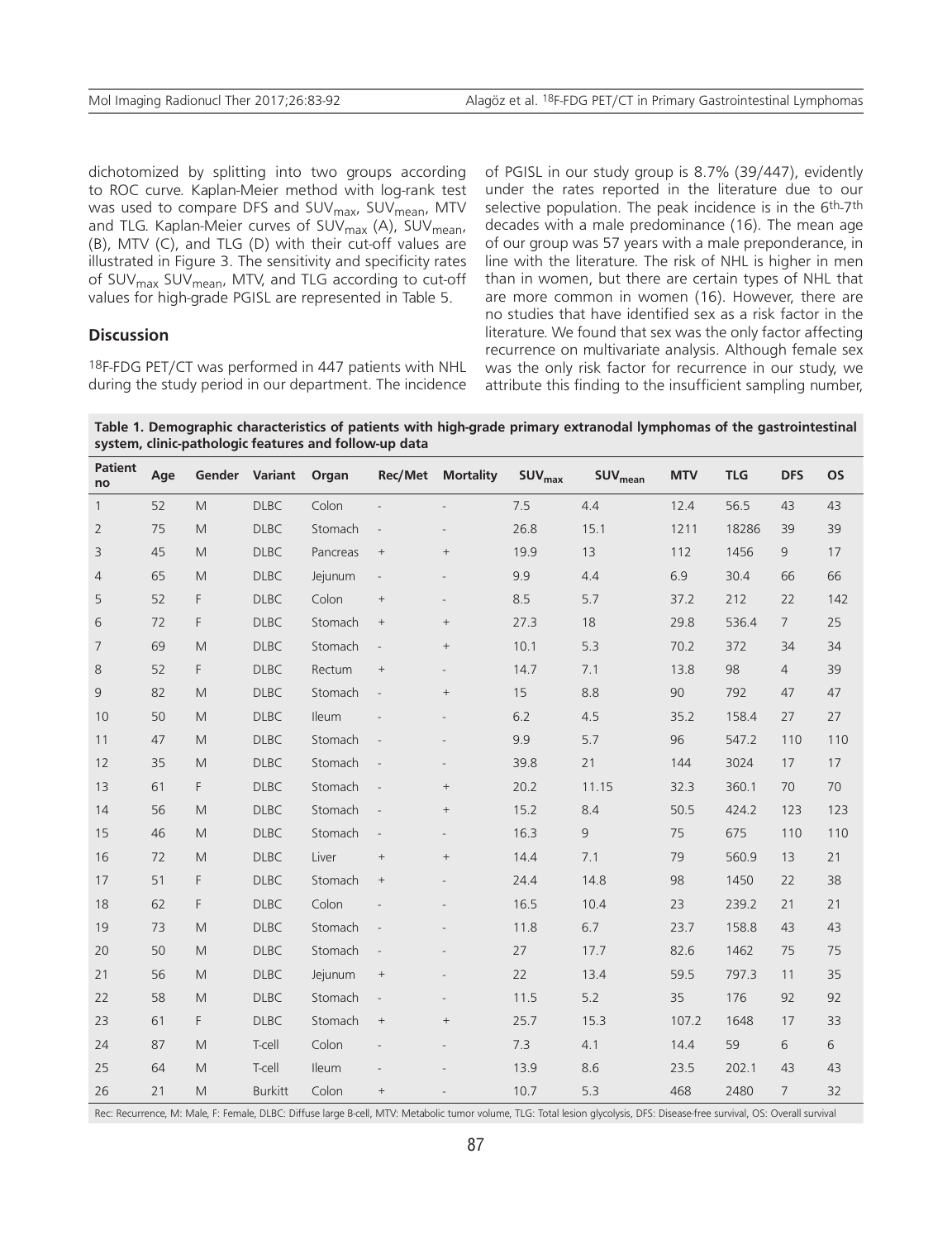and thus believe this finding might not be clinically important.

Gastrointestinal tract is the most common extranodal site of NHL (17). The stomach is the most frequently involved (60-74% of cases) site, followed by the duodenum and small bowel (10-20%), ileocecal region (7-10%), and colon (<10%) (18). Our results are consistent with these reports, except that the colon was affected in a greater percentage of patients (equal to small intestine involvement) than previous studies. The stomach is the most common site of primary GIS lymphoma, and gastric MALT lymphoma is the most common type (7). In our study, 39% of gastric

**Table 2. Demographic characteristics of patients with low-grade primary extranodal lymphomas of the gastrointestinal system, clinic-pathologic features and follow-up data**

| <b>Patient</b><br>no | Age | Gender | Variant     | Organ        | <b>Rec/Met</b> | Ex                       | <b>SUV<sub>max</sub></b> | <b>SUV</b> <sub>mean</sub> | <b>MTV</b> | <b>TLG</b> | <b>DFS</b> | <b>OS</b> |
|----------------------|-----|--------|-------------|--------------|----------------|--------------------------|--------------------------|----------------------------|------------|------------|------------|-----------|
| $\mathbf{1}$         | 64  | F      | <b>MALT</b> | Stomach      |                | $\overline{a}$           | 5.2                      | 2.7                        | 57         | 153.9      | 62         | 62        |
| $\overline{2}$       | 25  | M      | <b>MALT</b> | Duodenum     | L,             |                          | 6.5                      | 4.1                        | 30.8       | 126.3      | 121        | 121       |
| 3                    | 65  | F      | <b>MALT</b> | Stomach      |                | $\overline{\phantom{a}}$ | 10.2                     | 6.1                        | 135.2      | 824.7      | 88         | 88        |
| $\overline{4}$       | 33  | M      | <b>MALT</b> | Stomach      |                | $\overline{a}$           | 3.3                      | $\overline{2}$             | 17.9       | 36.5       | 33         | 33        |
| 5                    | 57  | M      | <b>MALT</b> | <b>Ileum</b> |                | $\overline{\phantom{a}}$ | 7.6                      | 4                          | 18.2       | 72.8       | 61         | 61        |
| 6                    | 49  | M      | <b>MALT</b> | Stomach      |                | $\overline{\phantom{a}}$ | 3.65                     | 2.8                        | 8.6        | 24.1       | 57         | 57        |
| $\overline{7}$       | 77  | M      | <b>MALT</b> | Stomach      |                |                          | 3                        | 2.7                        | 7.9        | 21.25      | 161        | 161       |
| 8                    | 39  | M      | <b>MALT</b> | Stomach      |                | $\overline{\phantom{a}}$ | 5.4                      | 2.8                        | 27.8       | 77.8       | 119        | 119       |
| 9                    | 57  | F      | <b>MALT</b> | Stomach      |                | $\overline{\phantom{a}}$ | 6                        | 2.9                        | 63.6       | 184.4      | 53         | 53        |
| 10                   | 55  | M      | <b>MALT</b> | Stomach      |                |                          | 7.5                      | 4.3                        | 16         | 68.8       | 70         | 70        |
| 11                   | 80  | F      | <b>MALT</b> | Stomach      |                |                          | 5.3                      | 2.95                       | 10         | 29.5       | 59         | 59        |
| 12                   | 62  | M      | <b>MALT</b> | Jejunum      |                | $\overline{\phantom{a}}$ | 5.3                      | 3.2                        | 29         | 92.8       | 40         | 40        |
| 13                   | 55  | M      | <b>MC</b>   | Colon        |                | $\overline{\phantom{0}}$ | 4.6                      | 2.2                        | 18.3       | 40.3       | 60         | 60        |

Rec: Recurrence, M: Male, F: Female, MC: Mantle cell, MALT: Mucosa-associated lymphoid tissue, MTV: Metabolic tumor volume, TLG: Total lesion glycolysis, DFS: Disease-free survival, OS: Overall survival

| Table 3. Comparison of high-grade and low-grade primary extranodal lymphomas of the gastrointestinal system in terms |
|----------------------------------------------------------------------------------------------------------------------|
| of patient characteristics, follow-up data and metabolic tumor parameters                                            |

| <b>Variables</b>            |                               | <b>Low-grade PGISL</b>         | <b>High-grade PGISL</b>      | Significance (p value) |  |
|-----------------------------|-------------------------------|--------------------------------|------------------------------|------------------------|--|
| Sex                         | Male<br>Female                | 9(69%)<br>4(31%)               | 19 (73%)<br>7(27%)           | 0.542                  |  |
| Mean age (years)            |                               | $55 \pm 16$                    | 58±14.5                      | 0.730                  |  |
| Mean SUV <sub>max</sub>     |                               | $5.6 \pm 2$<br>$16.75 \pm 8$   |                              | 0.038                  |  |
| Mean SUV <sub>mean</sub>    |                               | $3.25 \pm 1$<br>$9.75 \pm 4.8$ |                              | 0.024                  |  |
| Mean MTV (cm <sup>3</sup> ) |                               | 34 (MD: 18)                    | 117 (MD: 55.5)               | < 0.001                |  |
| Mean TLG                    |                               | 135 (MD: 72.8)                 | 1404 (MD: 487)               | < 0.001                |  |
| Recurrence $(+)$            |                               | $\overline{0}$                 | 9(34.5%)                     | 0.018                  |  |
| Mortality $(+)$             |                               | $\overline{0}$                 | $8(31\%)$                    | 0.035                  |  |
| Mean DFS (months)           |                               | 75.5±36.8                      | $41.5 \pm 35.5$              | 0.003                  |  |
| Organ                       | Colon<br>Stomach<br>Intestine | 1(8%)<br>9(69%)<br>3(23%)      | 6(23%)<br>14 (54%)<br>4(15%) | 0.596                  |  |
| Mean OS (months)            |                               | 75.5±36.8                      | 52±36                        | 0.002                  |  |

MD: Median value, PGISL: Primary extranodal lymphomas of the gastrointestinal system, MTV: Metabolic tumor volume, TLG: Total lesion glycolysis, DFS: Disease-free survival, OS: Overall survival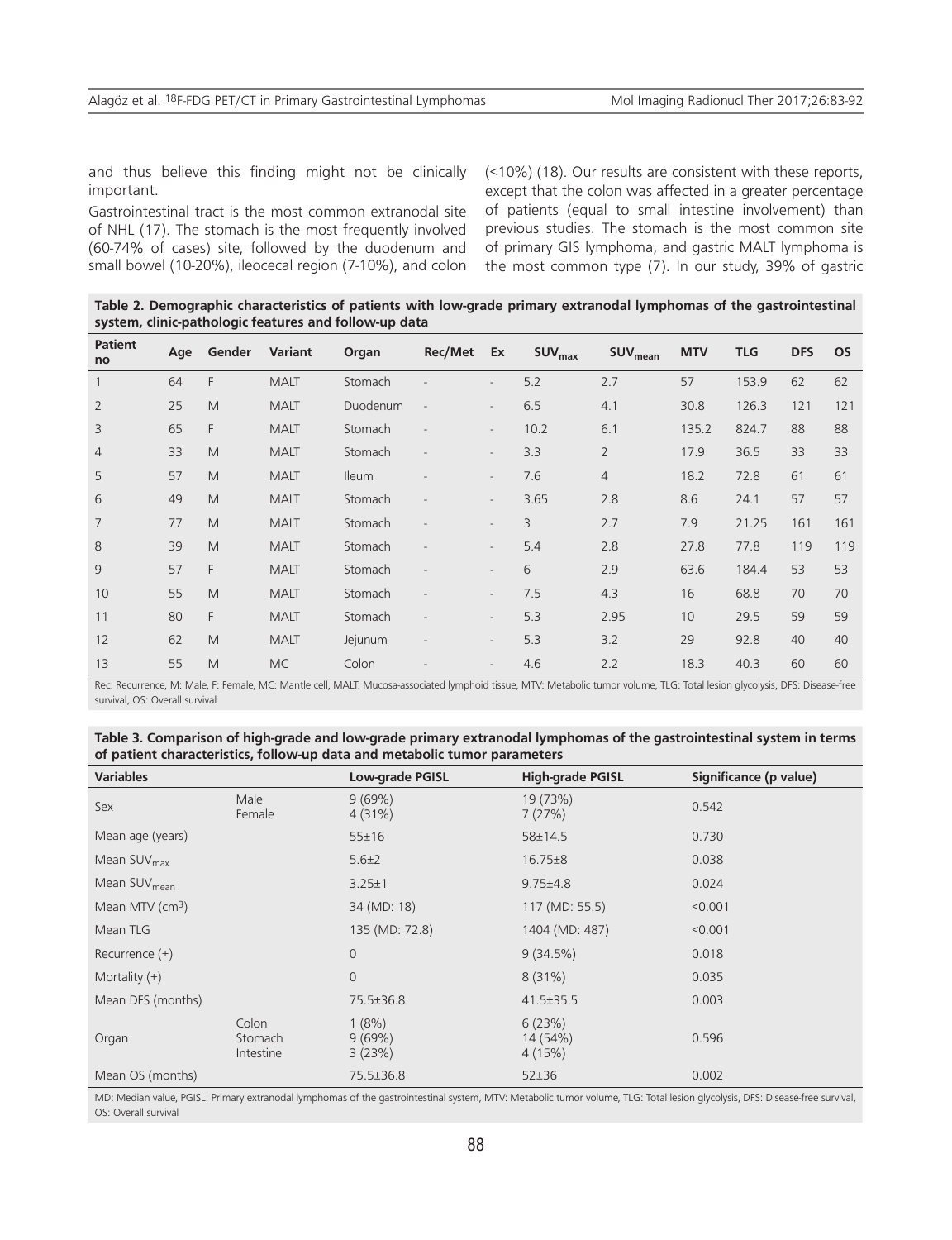**Table 4. Univariate Cox regression analysis of high-grade primary extranodal lymphomas of the gastrointestinal system diffuse large B-cell variant** 

| <b>Factors</b>      | <b>Significance</b><br>(p value) | Hazard<br>ratio | 95% CI for Hazard<br>ratio |        |  |
|---------------------|----------------------------------|-----------------|----------------------------|--------|--|
|                     |                                  |                 | Lower                      | Upper  |  |
| $Sex*$              | 0.063                            | 0.287           | 0.077                      | 1.071  |  |
| Age                 | 0.460                            | 0.982           | 0.938                      | 1.030  |  |
| SUV <sub>max</sub>  | 0.026                            | 1.073           | 1.009                      | 1.141  |  |
| SUV <sub>mean</sub> | 0.020                            | 1 1 4 1         | 1.021                      | 1.275  |  |
| <b>MTV</b>          | 0 7 1 9                          | 1,000           | 0.998                      | 1.003  |  |
| TI G                | 0.973                            | 1.000           | 1.000                      | 1.000  |  |
| Organ <sup>**</sup> | 0.034                            | Reference       |                            |        |  |
| Stomach             | 0.040                            | 0.186           | 0.037                      | 0.929  |  |
| Intestine           | 0.228                            | 4.484           | 0.392                      | 51.330 |  |

Reference groups: \*Male sex,\*\*Colon, MTV: Metabolic tumor volume, TLG: Total lesion glycolysis, CI: Confidence interval

lymphomas were MALT type while 61% were DLBC variant. Our incidence of gastric DLBC was markedly higher than gastric MALToma. This result is in contrast to the literature. MALT, DLBC, MC, Burkitt and T cell can all be seen in the small bowel and colon. The most common variant was DLBC (59%) in our patients followed by MALT (31%). These

**Table 5. Cut-off value, sensitivity and specificity rates of SUVmax, SUVmean, metabolic tumor volume and total lesion glycolysis in high-grade primary extranodal lymphomas of the gastrointestinal system**

| <b>Factors</b>           | <b>Cut-off value</b> | <b>Sensitivity</b><br>$(\%)$ | Specificity (%) |
|--------------------------|----------------------|------------------------------|-----------------|
| SUV <sub>max</sub>       | 18.2                 | 89                           | 62              |
| SUV <sub>mean</sub>      | 12.1                 | 100                          | 52              |
| $MTV$ (cm <sup>3</sup> ) | 97                   | 89                           | 48              |
| <b>TLG</b>               | 487                  | 78                           | 76              |

MTV: Metabolic tumor volume, TLG: Total lesion glycolysis



Figure 3. Survival graphic of high-grade primary extranodal lymphomas of the gastrointestinal system diffuse large B-cell variant obtained by univariate Cox regression test. Kaplan-Meier curves of SUV<sub>max</sub> with a cut-off value of 18.2 (A), SUV<sub>mean</sub> with a cut-off value of 12.1 (B), metabolic tumor volume with a cut-off value of 97 cm<sup>3</sup> (C), total lesion glycolysis with a cut-off value of 487 (D) for high-grade primary extranodal lymphomas of the gastrointestinal system

*MTV: Metabolic tumor volume, TLG: Total lesion glycolysis, DFS: Disease-free survival*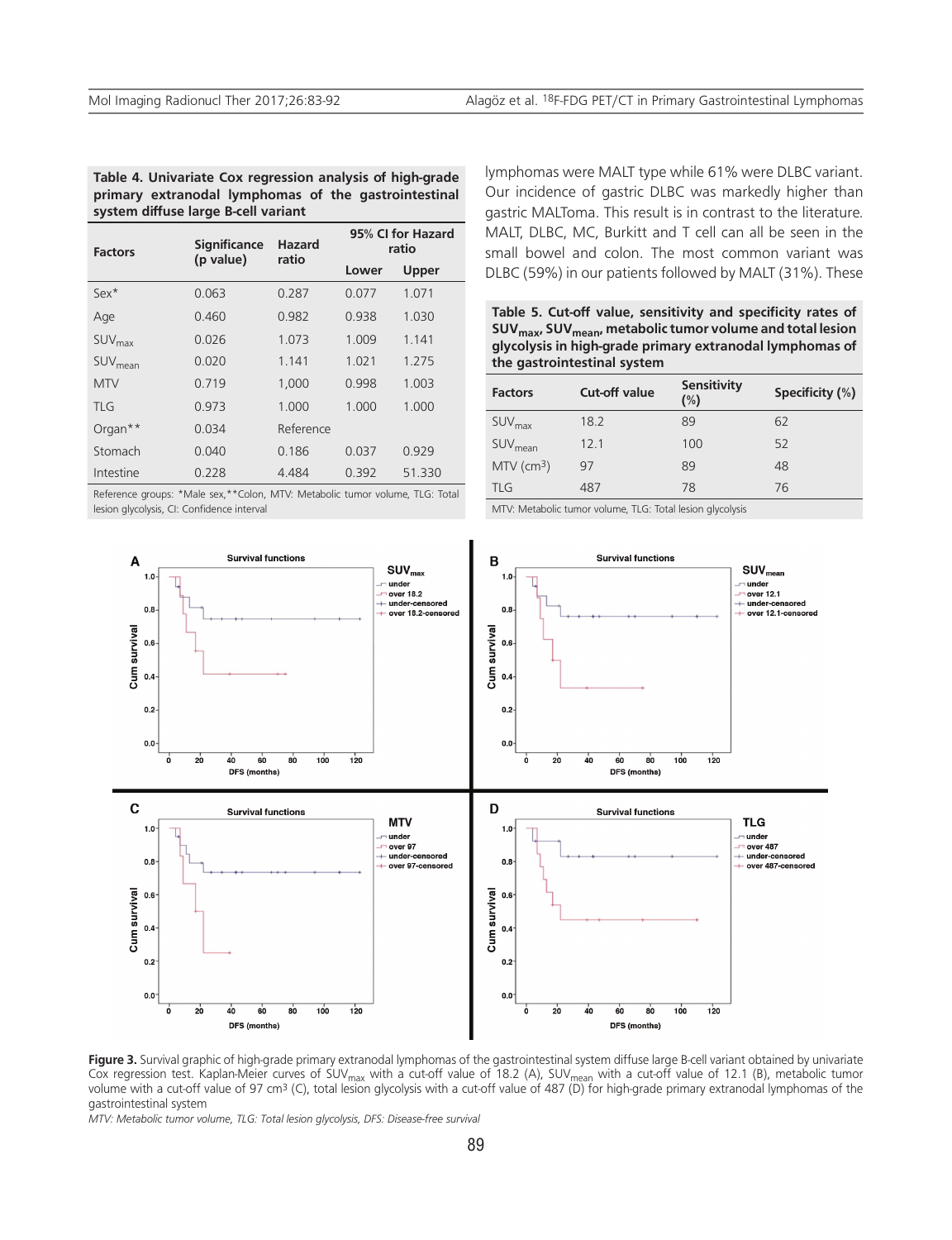findings are also completely in agreement with previous reports.

Primary hepatic lymphoma (PHL) is very rare and up to date, only about 300 cases were published in the literature. Of all PELs, only 0.4% occurs in the liver (9). The most common variant in the liver is DLBC, accounting in one study for 71% of all cases (19). Our sole PHL patient was a DLBC subtype with poor prognosis (recurred at the 13<sup>th</sup>, died at the 21st month). Primary pancreatic lymphoma (PPL) is defined as an extranodal lymphoma arising in the pancreas with the bulk of the tumor localized to the pancreas. PPL is a very rare disease, accounting for less than 0.5% of pancreatic tumors (20). The only case with PPL in our study was a DLBC variant and his clinical course was fatal with high metabolic parameters (recurred at the 9th, died at the 17th month).

There is a correlation between <sup>18</sup>F-FDG uptake and histologic grade of lymphoma, since rapidly proliferating lymphoma cells have a high metabolic rate and aggressive subtypes of NHL take up high levels of 18F-FDG (21). The 18F-FDG PET imaging in our study showed that high-grade PGISL had high <sup>18</sup>F-FDG activity as confirmed with high metabolic tumor parameters. Particularly, DLBC variants exhibited usually high 18F-FDG accumulation. Although low-grade PGISL lesions were identified with difficulty especially in MALT lymphoma, MALT types had variable (usually moderate) uptake in this study. Jerusalem et al. (22) reported that low-grade NHLs such as follicular lymphoma and MC lymphoma do not demonstrate 18F-FDG-avidity to the same degree with high-grade lymphomas, but they are still 18F-FDG-avid enough to be detected. There was a significant difference in terms of SUV<sub>max</sub>, SUV<sub>mean</sub>, MTV and TLG between high-grade and low-grade PGISL in our patients (p=0.038, p=0.024, p<0.001, p<0.001, respectively).

The majority of patients with MC present with advancedstage disease and often have extranodal sites. These patients have a poor prognosis with a median survival of 3 to 4 years (23). One patient with MC lymphoma in this study accumulated mild 18F-FDG and had a good prognosis, nevertheless, our patient had stage 1 disease. MALT lymphoma is the third most common NHL following DLBC and follicular lymphoma (24). Most studies report that MALT lymphomas demonstrate moderate to high 18F-FDG accumulation while a few studies with limited number of patients claim that 18F-FDG PET imaging is unreliable in case of primary extranodal MALT lymphoma (25). We detected usually moderate uptake and no recurrence or death in our cases with MALT lymphoma. Burkitt lymphoma is a highly aggressive B-cell NHL. There was only one patient with Burkitt type among our cases. The 18F-FDG uptake was high in that patient with increased metabolic tumor parameters, and the tumor recurred at 7 months. T-cell lymphomas are generally aggressive neoplasms. Two of our cases with T-cell variant had a favorable prognosis with moderate <sup>18</sup>F-FDG uptake. Six gastric DLBC, one PHL and one PPL were responsible for deaths. We observed complete remission in 26 patients (13/26 in the high-grade group, all patients in the low-grade group). In our study group, DFS was identified as 77% and OS as 79.5% with a mean follow-up of 65 months (6-161). These results are in agreement with other studies in the literature.

Quantitative metabolic parameters (SUV<sub>max</sub>, SUV<sub>mean</sub>, MTV, TLG) obtained from initial staging PET/CT has been used in prognosis estimation and evaluation of treatment response for many cancers and lymphomas. Tumor cells utilize glucose at a higher metabolic rate as displayed by abnormal 18F-FDG uptake. SUV measures this consumption rate that correlates with cellular metabolism (26).  $\text{SUV}_{\text{max}}$  is the first one of metabolic tumor parameters, which represents the highest <sup>18</sup>F-FDG uptake within the tumor volume. SUV<sub>mean</sub> represents the average activity in a tumor burden. Recently, volume-based metabolic parameters (MTV and TLG) have been used to detect recurrent disease to the best of our knowledge, the literature lacks any study pertaining to the use of these metabolic factors for prognosis estimation in high-grade PGISL.

Although a study specifically on this subject has not been conducted, similar studies with  $SUV_{mean}$  has been previously reported. Most studies investigated metabolic tumor parameters for different sites or unique variants and aimed to evaluate them in treatment. Esfahani et al. (27) stated TLG as the most significant parameter for predicting detection of recurrence in DLBC on initial and interim PET. Gallicchio et al. (28) reported that quantitative parameters were helpful in the management of patients with DLBC. Recently, TLG emerged as a remarkable predictor in many cancers and lymphomas, since it contributes to patient management by assessing both tumor volume and metabolism. Ceriani et al. (29) suggested TLG as the most powerful predictor on baseline PET/CT in DLBC. However, there are no studies on these parameters in PGISL. To the best of our knowledge, our study is the first one in which the prognosis of highgrade PGISL was predicted by these metabolic indicators.

Previously reported studies on PGISL are usually focused on evaluating response to treatment by  $SUV<sub>max</sub>$  alone. Phongkitkarun et al. (15) reported that  $SUV<sub>max</sub>$  plays an important role in the evaluation of treatment response. Kumar et al. (2) identified high  $SUV_{\text{max}}$  as a strong predictor of recurrence after completion of therapy. We aimed to investigate the efficacy of all metabolic tumor parameters for predicting prognosis in high-grade PGISL. After evaluation of all potential risk factors effecting met/rec with univariate Cox regression analysis and multivariate model, none of the study parameters were detected to have a statistically significant correlation with DFS in our study. Analysis of the diagnostic value of these parameters by ROC curve determined high sensitivity rates for  $SUV_{max}$ ,  $SUV_{mean}$ , MTV and a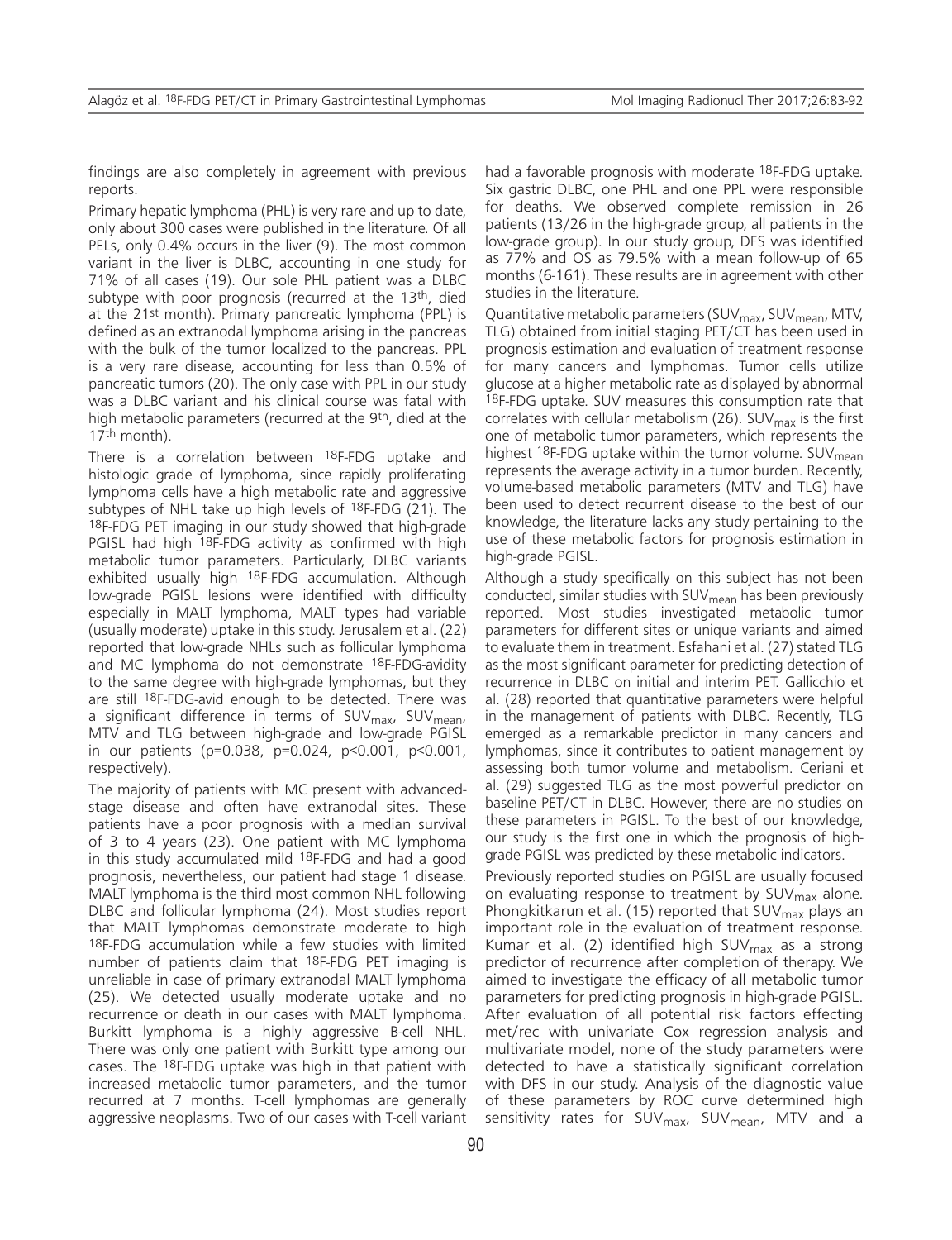high specificity rate for TLG with the selected cut-off values (487 for TLG). The results indicate that highgrade PGISL, especially DLBC subtype and PGL, tend to have high metabolic parameters indirectly reflecting high mitotic activity of tumor cells. This particularity is perhaps responsible for responding well to treatment. In other words, first results indicate that metabolic tumor parameters are not prognostic in high-grade PGISL despite their high values.

## **Conclusion**

Metabolic tumor parameters are not predictive markers in primary high-grade gastrointestinal lymphomas, especially in DLBC variant and PGL. The findings suggest they will not play a role in patient management. Female sex was identified as the single risk factor for recurrence.

#### **Ethics**

**Ethics Committee Approval:** The study was approved by Gülhane Training and Research Hospital Local Ethics Committee (Date: 17.02.2016, Protocol number: 40).

**Informed Consent:** Consent form was filled out by all participants. Informed consent was waived due to the retrospective design of the study using records, documents and data of patients referred to our clinic for the test.

**Peer-review:** Externally peer-reviewed.

#### **Authorship Contributions**

Surgical and Medical Practices: E.A., K.O., S.İ., Concept: E.A., K.O., N.A., Design: E.A., K.O., M.K., Data Collection or Processing: E.A., K.O., S.İ., Analysis or Interpretation: E.A., C.H., T.T., Literature Search: E.A., K.O., S.İ., Ş.Ö., Writing: E.A., K.O., S.İ.

**Conflict of Interest:** The authors declared that there is no conflict of interest regarding the publication of this paper.

**Financial Disclosure:** The authors declared that this study received no financial support.

#### **References**

- 1. Kashyap R, Rai Mittal B, Manohar K, Balasubramanian Harisankar CN, Bhattacharya A, Singh B, Malhotra P, Varma S. Extranodal manifestations of lymphoma on [18F]FDG PET/CT: a pictorial essay. Cancer Imaging 2011;11:166-174.
- 2. Kumar R, Xiu Y, Potenta S, Mavi A, Zhuang H, Yu JQ, Dhurairaj T, Dadparvar S, Alavi A. 18F-FDG PET for evaluation of the treatment response in patients with gastrointestinal tract lymphomas. J Nucl Med 2004;45:1796-1803.
- 3. Koniaris LG, Drugas G, Katzman PJ, Salloum R. Management of gastrointestinal lymphoma. J Am Coll Surg 2003;197:127-141.
- 4. Al-Akwaa AM, Siddiqui N, Al-Mofleh IA. Primary gastric lymphoma. World J Gastroenterol 2004;10:5-11.
- 5. Radan L, Fischer D, Bar-Shalom R, Dann EJ, Epelbaum R, Haim N, Gaitini D, Israel O. FDG avidity and PET/CT patterns in primary gastric lymphoma. Eur J Nucl Med Mol Imaging 2008;35:1424- 1430.
- d'Amore F, Brincker H, Grønbaek K, Thorling K, Pedersen M, Jensen MK, Andersen E, Pedersen NT, Mortensen LS. Non-Hodgkin's lymphoma of the gastrointestinal tract: a population-based analysis of incidence, geographic distribution, clinicopathological presentation features and prognosis. Danish Lymphoma Study Group. J Clin Oncol 1994;12:1673-1684.
- 7. Dodd GD. Lymphoma of the hollow abdominal viscera. Radiol Clin North Am 1990;28:771-783.
- 8. Gollub MJ. Imaging of gastrointestinal lymphoma. Radiol Clin North Am 2008;46:287-312.
- 9. Freeman C, Berg JW, Cutler SJ. Occurrence and prognosis of extranodal lymphomas. Cancer 1972;29:252-260.
- 10. Zucca E, Cavalli F. Extranodal lymphomas. Ann Oncol. 2000;11(Suppl 3):219-222.
- 11. Weihrauch MR, Dietlein M, Schicha H, Diehl V, Tesch H. Prognostic significance of 18F-fluorodeoxyglucose positron emission tomography in lymphoma. Leuk Lymphoma 2003;44:15-22.
- 12. Schrepfer T, Haerle SK, Strobel K, Schaefer N, Hälg RA, Huber GF. The value of (18)F-fluorodeoxyglucose positron emission tomography/ computed tomography for staging of primary extranodal head and neck lymphomas. Laryngoscope 2010;120:937-944.
- 13. Spaepen K, Stroobants S, Verhoef G, Mortelmans L. Positron emission tomography with [18F]FDG for therapy response monitoring in lymphoma patients. Eur J Nucl Med Mol Imaging 2003;30(Suppl 1):97-105.
- 14. Hoffmann M, Vogelsang H, Kletter K, Zettinig G, Chott A, Raderer M. 18F-fluoro-deoxy-glucose positron emission tomography (18F-FDG PET) for assessment of enteropathy-type T cell lymphoma. Gut 2003;52:347-351.
- 15. Phongkitkarun S, Varavithya V, Kazama T, Faria SC, Mar MV, Podoloff DA, Macapinlac HA. Lymphomatous involvement of gastrointestinal tract: evaluation by positron emission tomography with (18) F-fluorodeoxyglucose. World J Gastroenterol 2005;11:7284-7289.
- 16. Ezzat AA, Ibrahim EM, El Weshi AN, Khafaga YM, AlJurf M, Martin JM, Ajarim DS, Bazarbashi SN, Stuart RK, Zucca E Localized non-Hodgkin's lymphoma of Waldeyer's ring: clinical features, management, and prognosis of 130 adult patients. Head Neck 2001;23:547-558.
- 17. Amer MH, el-Akkad S. Gastrointestinal lymphoma in adults: clinical features and management of 300 cases. Gastroenterology 1994;106:846-858.
- 18. Kolve ME, Fischbach W, Wilhelm M. Primary gastric non-Hodgkin's lymphoma: requirements for diagnosis and staging. Recent Results Cancer Res 2000;156:63-68.
- 19. Bronowicki JP, Bineau C, Feugier P, Hermine O, Brousse N, Oberti F, Rousselet MC, Dharancy S, Gaulard P, Flejou JF, Cazals-Hatem D, Labouyrie E. Primary lymphoma of the liver: clinical-pathological features and relationship with HCV infection in French patients. Hepatology 2003;37:781-787.
- 20. Yoon WJ, Yoon YB, Kim YJ, Ryu JK, Kim YT. Primary pancreatic lymphoma in Korea-a single center experience. J Korean Med Sci 2010;25:536-540.
- 21. Yi JH, Kim SJ, Choi JY, Ko YH, Kim BT, Kim WS. 18F-FDG uptake and its clinical relevance in primary gastric lymphoma. Hematol Oncol 2010;28:57-61.
- 22. Jerusalem G, Beguin Y, Najjar F, Hustinx R, Fassotte MF, Rigo P, Fillet G. Positron emission tomography (PET) with 18F-fluorodeoxyglucose (18F-FDG) for the staging of low-grade non-Hodgkin's lymphoma (NHL). Ann Oncol 2001;12:825-830.
- 23. Alavi A, Shrikanthan S, Aydin A, Talanow R, Schuster S. Fluorodeoxyglucose positron-emission tomography findings in mantle cell lymphoma. Clin Lymphoma Myeloma Leuk 2011;11:261- 266.
- 24. Cavalli F, Isaacson PG, Gascoyne RD, Zucca E. MALT Lymphomas. Hematology Am Soc Hematol Educ Program 2001:241-258.
- 25. Beal KP, Yeung HW, Yahalom J. FDG PET scanning for detection and staging of extranodal marginal zone lymphomas of the MALT type: a report of 42 cases. Ann Oncol 2005;16:473-480.